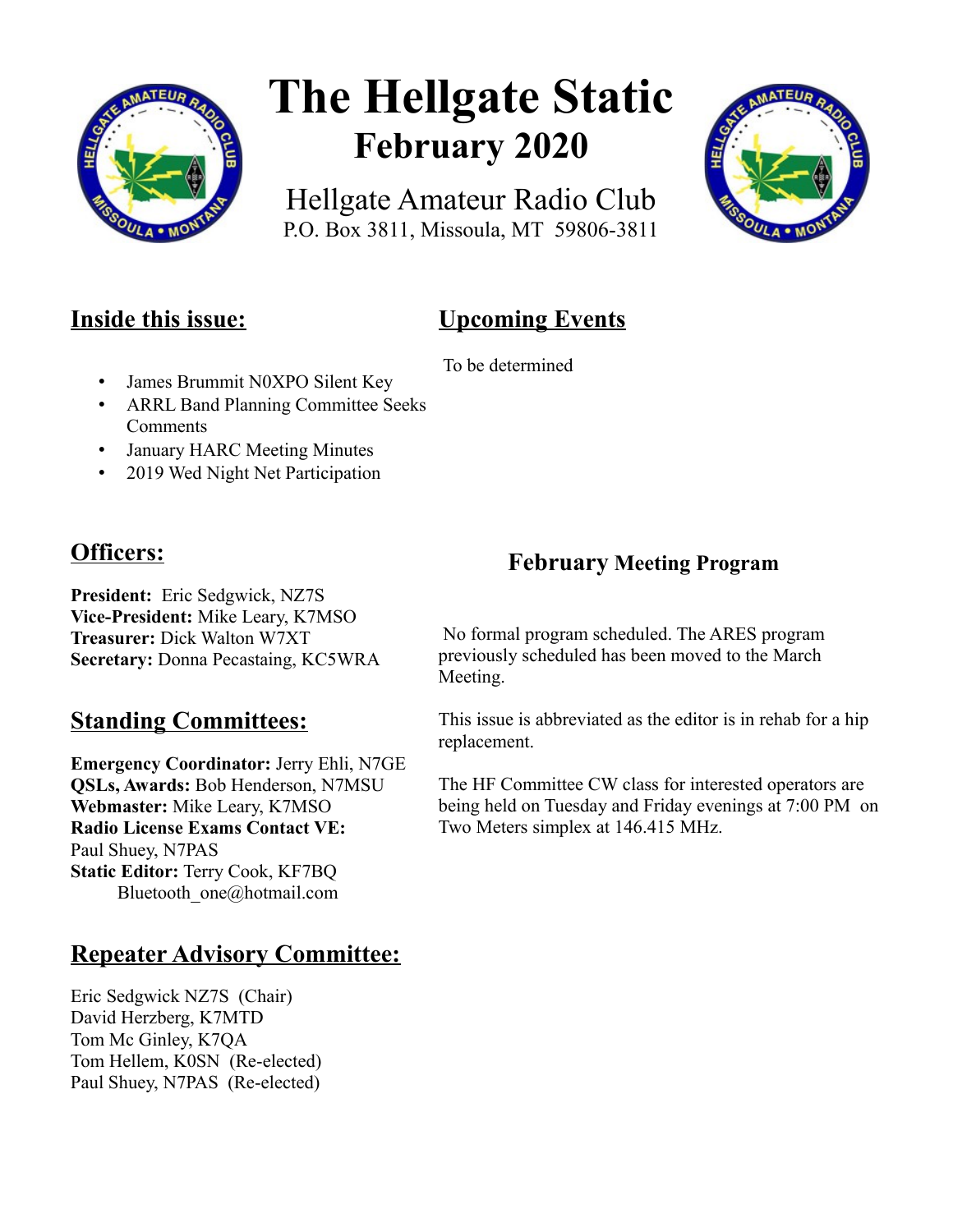## **James E. Brummit N0XPO, Silent Key**

James E. Brummit, N0XPO, 69, of Victor, lost his battle with cancer on Thursday, January 16, 2020.

Jim served as a Sea Bee in the U.S. Navy from 1971 until 1975 where he learned his trade as an electrician and deepened his love for all things radio. After the service he moved back to Colorado and eventually started his 21-year career as a maintenance electrician for Coors Glass.

Jim was an active member of the Bitterroot Amateur Radio Club, serving as President and Vice President many times since 2001. He has also participated with HARC events in past years. He enjoyed horse back riding, camping auctions, symphonies and classic cars.

## **ARRL HF Band Planning Committee Seeks Comments on Recommendations**

#### From ARRL Newsletter 02/05/2020

The ARRL HF Band Planning Committee is **[seeking comments and suggestions](http://www.arrl.org/bandplan)** from the Amateur Radio community on its **[report](http://www.arrl.org/files/file/Bandplanning/25%20HF%20Bandplanning%20Cmte%20FINAL%20(d).pdf)** to the ARRL Board. At the Board's January meeting, the committee presented its **[specific recommendations](http://www.arrl.org/files/file/Bandplanning/25%20Appendix%20BP_Committee_recs%20FINAL%20(h).pdf)** in graphical form for each HF band and each US license class, with the goal of increasing harmony on the HF bands, particularly between CW and digital users.

"In general, the committee is of the opinion that there is justification for additional space to become available for digital modes, as well as for the operation of digital stations under automatic control," the committee told the Board. "The very changes in spectrum usage that have required our committee's resurgence indicate that digital modes of communication are already increasing in popularity, and the trend is expected to continue or even accelerate. To this end, we have tried to ensure that digital allocations are sufficient for at least a modicum of growth."

The committee also anticipates an increase in automatically controlled digital stations (ACDS). The report further points to "significant use" of modern data modes in emergency communication and said its recommendations provide significant support for the evolution and continued relevance of amateur radio. "Our failure to adapt to these needs could consign amateur radio to the technological scrap heap," the report said.

The committee was revived last summer to consider conflicts between FT and JT modes and other modes. The panel's approach has been to designate distinct assignments for CW, narrowband (NB) data <500 Hz, wideband (WB) data <2800 Hz, and ACDS. For its work, the committee presumed approval of three ARRL petitions to the FCC: RM-11708 (WT Docket WT 16-239 — "symbol rate" proceeding), RM-11759 (80/75 meter allocations), and RM-11828 (enhanced Technician privileges). The committee also assumed that users can agree to sharing arrangements within a given allocation — narrowband vs wideband sharing within the ACDS allocation, for example. It also took into consideration how mode usage is regulated or planned elsewhere in the world.

In terms of mode classes, the committee agreed on CW, NB data, WB data, NB with ACDS, and WB with ACDS. The committee said it considered these mode classes incompatible and that they should not have overlapping allocations, with the exception of CW, which is authorized within any amateur radio allocation. The committee's approach would maintain the existing low-end 25-kHz CW-only sub-bands for exclusive use by Amateur Extra class licensees.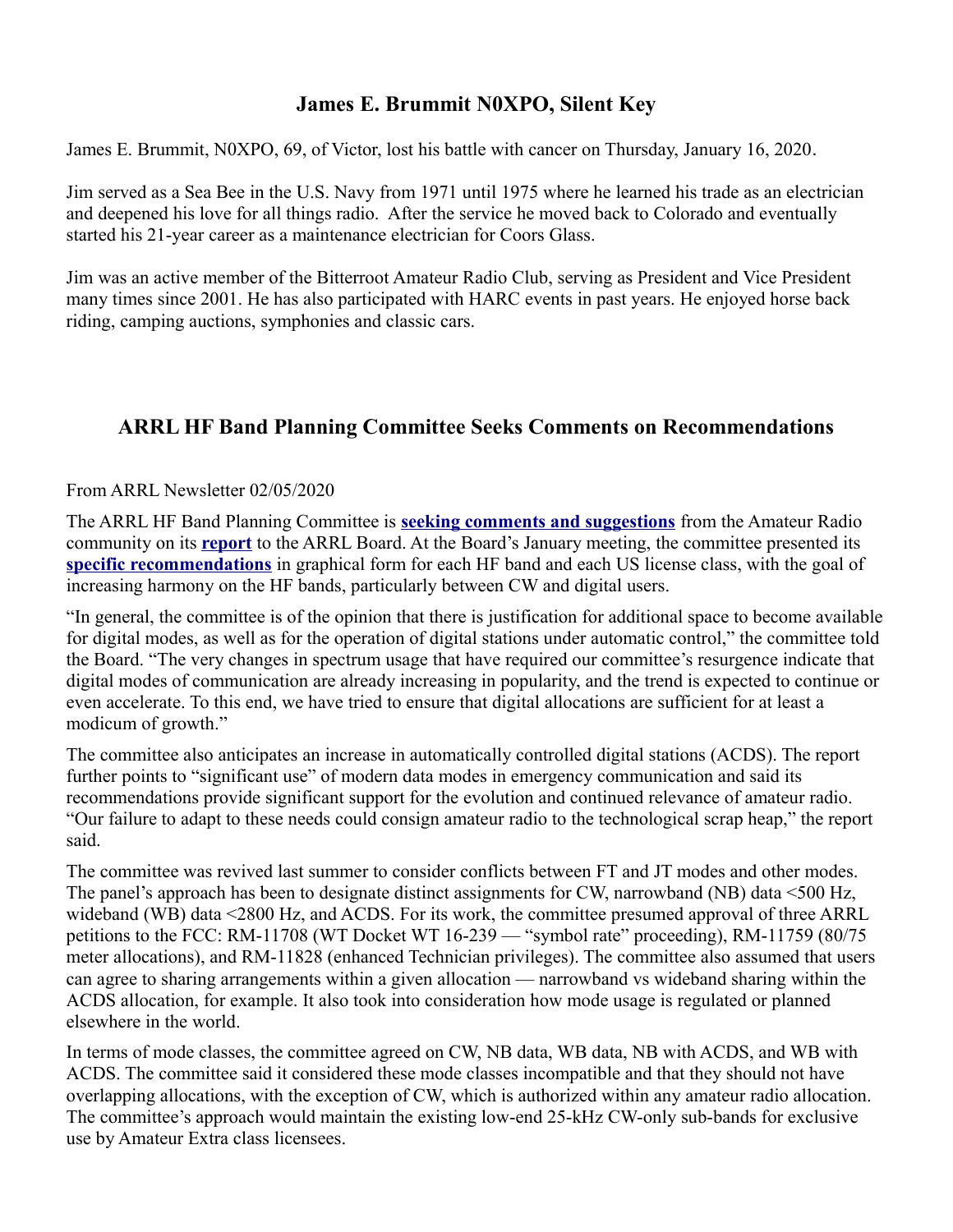The panel encouraged CW identification and a listen-before-transmitting protocol for ACDS, if feasible. It also decided that a single allocation for ACDS without regard to bandwidth would be the best approach. "We note that this will put responsibility on the digital community to hold an effective dialog on the issue and to then self-regulate the users of this segment to adhere to the eventual agreement." A need for flexibility in allocations is desirable, the committee said, and considered whether allocations might be time-of-day or time-of-week dependent, for example.

"Modern amateurs must expect to adapt to this kind of fluid assignment of spectrum to incompatible uses, using time-based sharing, rather than only a single assignment," the committee said, expressing the hope that as band plan/sharing agreements are reached that they consider the advantage of "non-simultaneous sharing possibilities.

Reiterating the position ARRL has taken in recent FCC filings, the committee said it sees encryption and open-source as enforcement matters as being outside the scope of the Band Planning Committee.

The Committee would like **[comments](http://www.arrl.org/bandplan)** by **February 19**.

## **Tentative January Meeting Minutes**

**Members Present:** Mike K7MSO, Eric NZ7S, Rich N7QNZ, Dick W7XT, Bryce AF7RQ, Paul N7PAS, Tom K7QA, Tom K7SN, Larry N7GIS, Jackie KC7RBC, Terry KF7BQ

**Approval of November Meeting Minutes:** Moved by Tom K7SN Seconded by Paul N7PAS, approved **Approval of December Meeting Minutes:** Moved by Tom K7SN Seconded by Paul N7PAS, approved

**Nomination of Treasurer:** Dick Walton W7XT

**Treasurer Report:** From Dave, for November 2019, read by Mike K7MSO, Balance of \$8222.22 as of the end of October, 2019. Approval moved by Paul N7PAS, Seconded by Tom K7SN, approved.

**Repeater Committee Report:** Discussion of moving the 146.80 repeater to Lolo Pass. The repeater committee is in favor of the move.

**HF Committee Report:** Dick, W7XT requested that the HF Committee be listed on the HARC website along with phone numbers. W7XT 241-6385 and K7QA 830-6360.

#### **Additional Discussion:**

(1) CW class and practice: Interested operators should sign up. Dick W7XT will be arranging a time and date that will be announced.

(2) Possibility of HF Committee taking club surplus equipment to Seaside, to sell. No decision was made. There was also some discussion about the club purchasing a new generator, better suited to our needs. Dick W7XT made a motion that we authorize Tom K7QA to purchase a generator with club funds not to exceed \$500. Seconded by Bryce AF7RQ. The motion passed.

(3) A motion was made by Bryce AF7RQ for us to plan to return to the Eagles Club for our 2020 Christmas dinner/meeting. Seconded by TomK7SN. The motion passed.

(4) Some discussion of 2020 public service events. Sign up sheets and more information at the next meeting.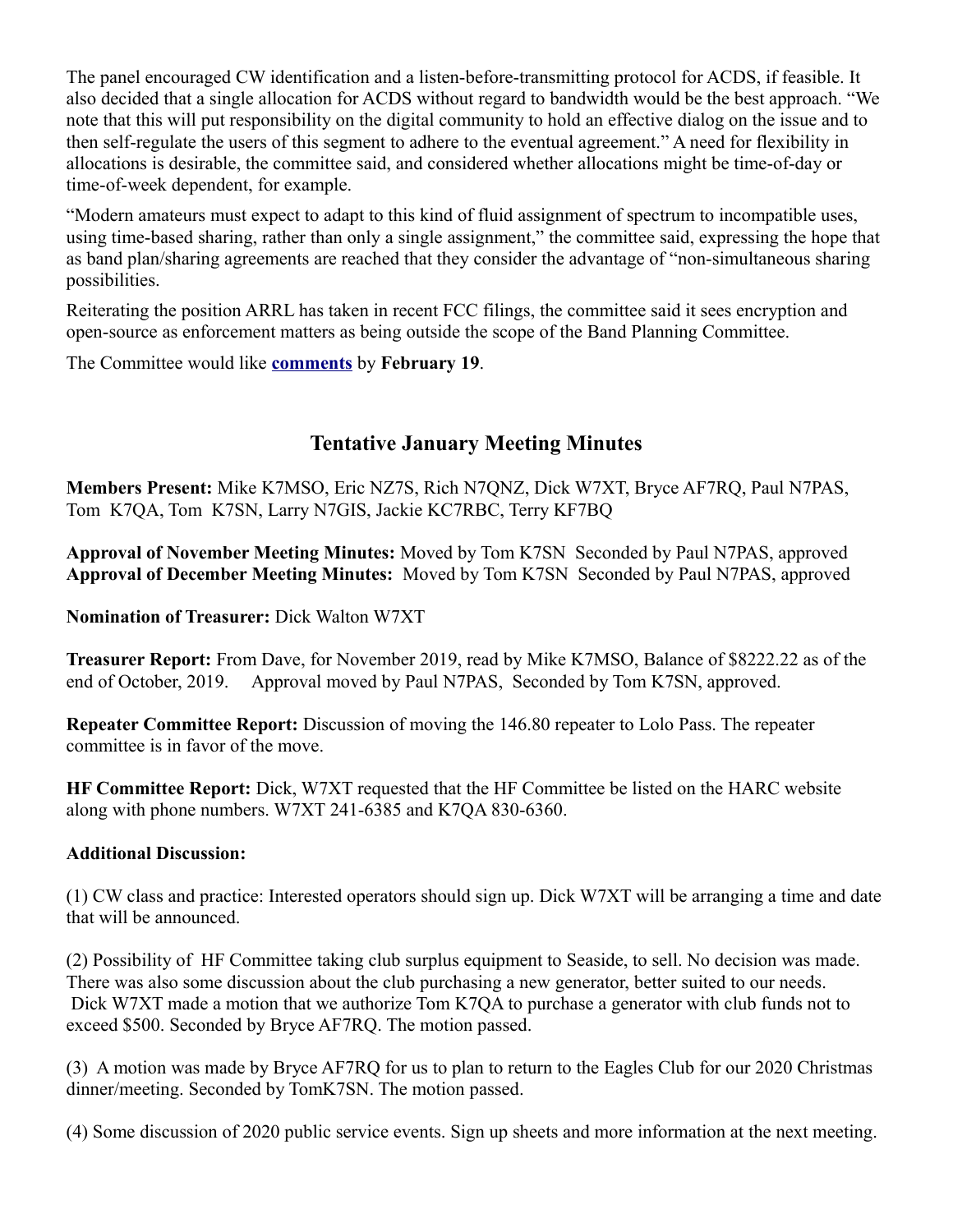#### **New Business:**

(1) Discussion about ARES activation in the Missoula area. Bryce AF7RQ will report at the February meeting.

(2) Richie K7QNZ, reported that Jim Brummit, N0XPO was having significant health issues. He has been active in the past with HARC activities. Please keep him in your thoughts and prayers.

#### **Wednesday night VHF net control assignments:**

15 Jan. Eric NZ7S 22 Jan. Mike K7MSO 29 Jan. 2 Feb. Donna KC5WRA

Next Meeting: Monday February 10<sup>th</sup>.

|                         |                    |                    |                |   |     |              |                |              |          |                |                |             |                |   |              | <b>Net called by Suffix</b>   |                  |
|-------------------------|--------------------|--------------------|----------------|---|-----|--------------|----------------|--------------|----------|----------------|----------------|-------------|----------------|---|--------------|-------------------------------|------------------|
|                         | <b>Month/Year:</b> |                    |                |   |     |              |                |              | XXX/2019 |                |                |             |                |   |              | <b>Location: Missoula, MT</b> |                  |
|                         |                    | Date:              | J              | F | M I | $\mathbf{A}$ | M              | J            | J        | $\mathbf{A}$   | $\mathbf{s}$   | $\mathbf 0$ | <b>N</b>       | D | <b>YR</b>    |                               |                  |
|                         | Operator Name:     |                    |                |   |     |              |                |              |          |                |                |             |                |   |              | <b>Updated: 23 JAN 2020</b>   |                  |
|                         |                    | <b>Start Time</b>  |                |   |     |              |                |              |          |                |                |             |                |   |              |                               |                  |
|                         |                    | <b>CALL</b> Suffix |                |   |     |              |                |              |          |                |                |             |                |   |              | <b>NAME</b>                   | <b>CITY</b>      |
| A                       | NN8A               |                    |                |   |     |              |                |              |          |                |                |             |                |   | $\mathbf 0$  | <b>Byron Van Alstein</b>      | Helena           |
|                         | AE7AB              |                    |                |   |     |              |                |              |          |                |                |             |                |   | $\Omega$     | <b>Steve Leavitt</b>          | Kalispell        |
|                         |                    | <b>KF7AGO</b>      |                |   |     |              |                |              |          |                |                |             |                |   | $\Omega$     | <b>James Russell</b>          | Marion           |
|                         |                    | W7ALT              |                |   |     |              |                |              |          |                |                |             |                | 1 | 1            | <b>Jim Hamilton</b>           | Whitefish        |
|                         | AD7AN              |                    |                |   |     |              |                |              |          |                |                |             |                |   | $\Omega$     | Tim Gordish                   | Ronan            |
|                         |                    | <b>N7ANU</b>       |                |   |     |              |                |              |          |                |                |             |                |   | $\mathbf 0$  | Chris Holliday                | Missoula         |
|                         |                    | <b>W7AQA</b>       |                |   |     |              |                |              |          |                |                |             |                |   | 0            | Ronald Pifer                  | Stevensville     |
|                         |                    | K7ASV              |                |   |     |              |                |              |          |                |                |             |                |   | $\Omega$     | Harold Stanton                | Conner           |
|                         |                    | <b>KE7ATB</b>      |                |   |     |              |                |              |          |                |                |             |                |   | $\Omega$     | John Hancock                  | Missoula         |
|                         |                    | <b>KJ7</b> AVR     |                |   |     |              |                |              |          |                |                |             |                |   | $\Omega$     | Dennis Toavs                  | Columbia Falls   |
|                         |                    |                    |                |   |     |              |                |              |          |                |                |             |                |   | $\mathbf{0}$ |                               |                  |
| $\overline{\mathbf{B}}$ |                    | <b>KG7BDD</b>      | $\overline{2}$ | 1 | 1   |              |                |              |          |                |                |             |                |   | 4            | Peter Kearns                  | <b>M</b> issoula |
|                         | AB7BE              |                    |                |   |     |              |                |              |          |                |                |             |                |   | $\mathbf 0$  | Robert (Bob) Jackson          | Hot Springs      |
|                         |                    | KB1BED             |                |   |     |              |                |              |          |                |                |             |                |   | $\mathbf 0$  | David Hooper                  | Missoula         |
|                         |                    | KG7BFT             |                |   |     |              |                |              |          |                |                |             |                |   | $\Omega$     | Zac Scott                     | <b>M</b> issoula |
|                         | <b>KD7BIG</b>      |                    |                |   |     |              |                |              |          |                |                |             |                |   | $\Omega$     | <b>Bill McGuire</b>           | Missoula         |
|                         |                    | <b>KE7BPU</b>      |                |   |     |              |                |              |          |                |                |             |                |   | $\Omega$     | Wayne Weber                   | Missoula         |
|                         |                    | <b>KE7BPX</b>      |                |   |     |              |                |              |          |                |                |             |                |   | $\Omega$     | <b>Kevin Stevens</b>          | Potomac          |
|                         | KD7BQ              |                    |                |   |     |              |                |              |          |                |                |             |                |   | $\mathbf 0$  | William Murray                | Missoula         |
|                         | KF7BQ              |                    |                | 1 | 3   | 3            | $\overline{2}$ | $\mathbf{3}$ | 5        | $\overline{4}$ | $\overline{4}$ | 5           | $\overline{2}$ | 3 | 35           | <b>Terry Cook</b>             | Missoula         |
|                         |                    | KI7BUM             |                |   |     |              |                |              |          |                |                |             |                |   | $\mathbf 0$  | John Updegraff                |                  |
|                         |                    |                    |                |   |     |              |                |              |          |                |                |             |                |   | 0            |                               |                  |

### **2019 HARC Wensday night net Participation**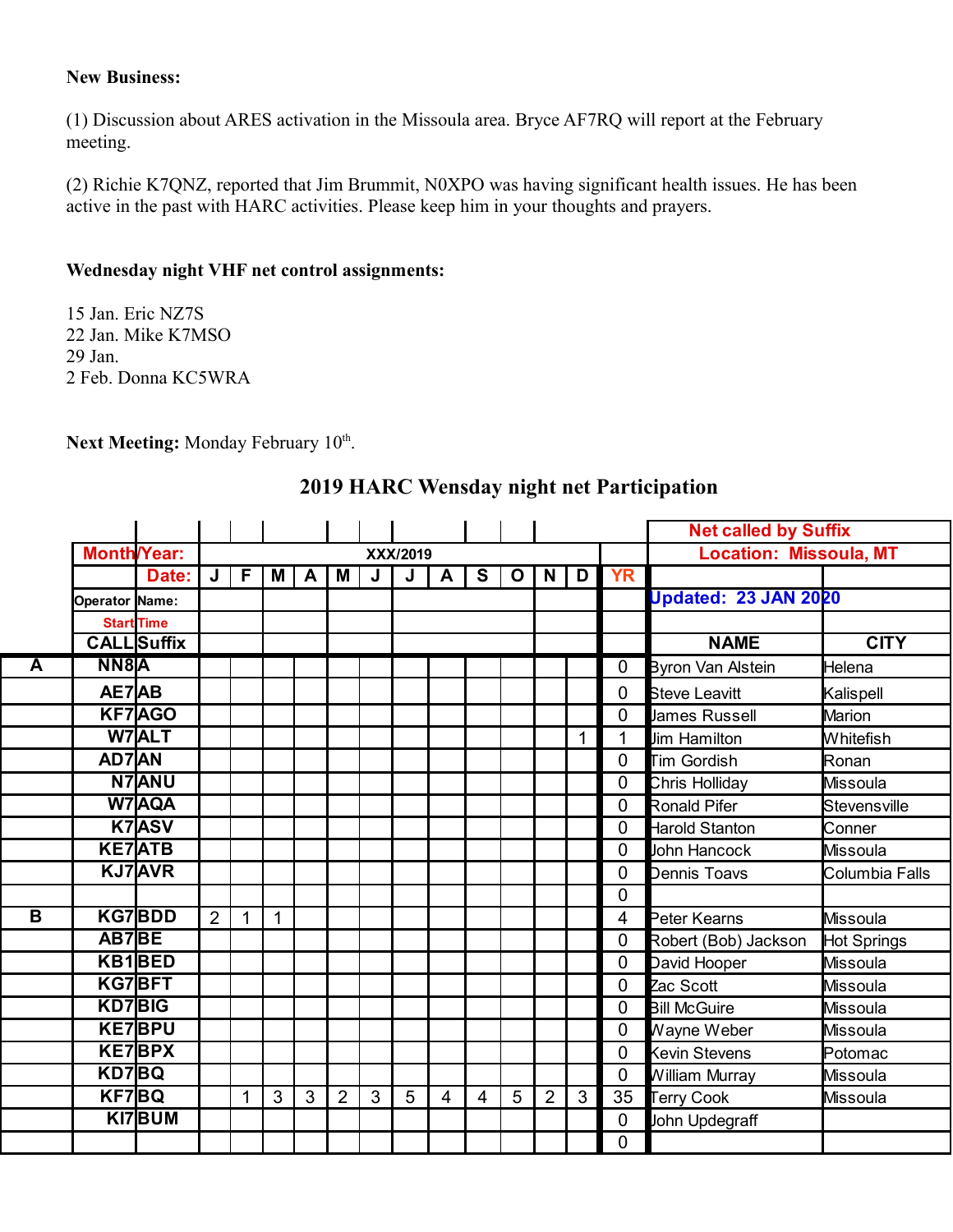| C |              | KJ7CBJ             |                 |                |                |                |                |              |                |   |              |                |   |                | 0              | Paul Wisniewski        | Missoula        |
|---|--------------|--------------------|-----------------|----------------|----------------|----------------|----------------|--------------|----------------|---|--------------|----------------|---|----------------|----------------|------------------------|-----------------|
|   |              | <b>KF7CBY</b>      |                 |                |                |                |                | 1            |                |   |              | $\overline{2}$ | 3 | $\overline{2}$ | 8              | <b>Andy Commons</b>    | Missoula        |
|   |              | <b>KD7CCA</b>      |                 |                |                |                |                |              |                |   |              |                |   |                | $\mathbf 0$    | <b>KC Laflesch</b>     | <b>Missoula</b> |
|   |              | <b>KF7CLH</b>      |                 |                |                |                |                |              |                |   |              |                |   |                | $\mathbf 0$    | <b>Scott Hanson</b>    | Marion          |
|   |              | N7CMJ              |                 |                |                |                |                |              |                |   |              |                |   |                | $\mathbf 0$    | Les Richard            | Kalispell       |
|   |              | <b>KF7COH</b>      |                 |                |                |                |                |              |                |   |              |                |   |                | $\mathbf 0$    | Dianne Wildey          | Stevensville    |
|   |              | <b>KF7COM</b>      | 1               | 1              |                | 1              |                |              |                |   |              |                |   |                | 3              | Ed Brenneman           | Corvallis       |
|   |              | KI7CPK             |                 |                |                |                |                |              |                |   |              |                |   |                | 0              | David Heath Campbell   |                 |
|   |              | <b>KI7CPL</b>      |                 |                |                |                |                |              |                |   |              |                |   |                | $\mathbf 0$    | Chris Treichal         |                 |
|   |              | <b>KI7CPP</b>      |                 |                |                |                |                |              |                |   |              |                |   |                | $\mathbf 0$    | <b>Trinceton Brown</b> | Ronan           |
|   |              | KI7CPR             |                 |                |                |                |                |              |                |   |              |                |   |                | $\mathbf 0$    | Don New                | Bonner          |
|   |              | KI7CPV             |                 |                |                |                |                |              |                |   |              |                |   |                | $\mathbf 0$    | Larry Tarver           | <b>Bonner</b>   |
|   |              | <b>KI7CPW</b>      |                 |                |                |                |                |              |                |   |              |                |   |                | $\mathbf 0$    | Dave Heileson          |                 |
|   |              | <b>KI7CPX</b>      |                 |                |                |                |                |              |                |   |              |                |   |                |                |                        | Missoula        |
|   |              |                    |                 |                |                |                |                |              |                |   |              |                |   |                | $\mathbf 0$    | Dave Williams          |                 |
|   |              | KJ6CQC             |                 |                |                |                |                |              |                |   |              |                |   |                | $\mathbf 0$    | Dean McCollum          |                 |
|   |              | <b>KE4CRG</b>      |                 |                |                |                |                |              |                |   |              |                | 1 |                | 1              | <b>Steve Saunders</b>  | Missoula        |
|   |              | <b>KI7CTS</b>      |                 |                |                |                |                |              |                |   |              |                |   |                | 0              | David Holder           | Missoula        |
|   | <b>ABOCY</b> |                    |                 |                |                |                |                |              |                |   |              |                |   |                | $\mathbf 0$    | <b>Russ Westberg</b>   | Missoula        |
|   |              | N <sub>5</sub> CY  |                 |                |                |                |                |              |                |   |              |                |   |                | $\mathbf 0$    | Jim Hofmann            | Missoula        |
|   |              |                    |                 |                |                |                |                |              |                |   |              |                |   |                | $\overline{0}$ |                        |                 |
| D |              | K7DDE              | $\overline{4}$  | $\overline{4}$ | 4              | $\mathbf{3}$   | 3              | 3            | 3              |   | 3            | 5              | 3 | $\mathbf{3}$   | 38             | Dallas Erickson        | Stevensville    |
|   |              | <b>KD7DER</b>      |                 |                |                |                |                |              |                |   |              |                |   |                | $\mathbf 0$    | Mike Reid              | Missoula        |
|   |              | W7DGR              |                 |                |                |                |                |              |                |   |              |                |   |                | $\mathbf 0$    | Dusty Renolds          |                 |
|   |              | N7DLP              | $5\phantom{.0}$ | $\overline{2}$ | $\overline{2}$ | $\overline{2}$ | 3              | $\mathbf{3}$ | $\mathbf{3}$   | 1 |              | 3              | 4 | 3              | 31             | Dean Pond              | <b>Missoula</b> |
|   |              | <b>KD7DSU</b>      |                 |                |                |                |                |              |                |   |              |                |   |                | $\mathbf 0$    | Dave Placer            | _akeside        |
|   |              | <b>KD7DSW</b>      |                 |                |                |                |                |              |                |   |              |                |   |                | $\mathbf 0$    | <b>Brady Miller</b>    | Corvallis       |
|   |              | N7DWB              | $\mathbf{1}$    |                |                |                |                |              |                |   | 1            |                |   |                | $\overline{2}$ | Dan Boldra             | Frenchtown      |
|   |              | N7DXT              |                 |                |                |                |                |              |                |   |              |                |   |                | $\mathbf 0$    | Gary Watson            | Missoula        |
|   |              |                    |                 |                |                |                |                |              |                |   |              |                |   |                | $\mathbf 0$    |                        |                 |
|   |              |                    |                 |                |                |                |                |              |                |   |              |                |   |                | $\mathbf 0$    |                        |                 |
| Ε |              | <b>KF7ECS</b>      |                 |                |                |                |                |              |                |   |              |                |   |                | $\mathbf 0$    | Betsy Gleason          | Missoula        |
|   |              | <b>KF7ELB</b>      |                 |                |                |                |                |              |                |   |              |                |   |                | $\mathbf 0$    | Scott                  | Missoula        |
|   |              | <b>KD7ELK</b>      |                 |                |                |                |                |              |                |   |              |                |   |                | 0              | Mike Belcourt Jr.      | Missoula        |
|   | KJ7EP        |                    |                 |                |                |                |                |              |                |   |              |                |   |                | 0              | Wayne Salsbery         | Ronan           |
|   |              | W7ERV              |                 |                |                |                |                |              |                |   |              |                |   |                | 0              | Erv Davis              | Charlo          |
|   | AK1ES        |                    |                 |                |                |                |                |              |                |   |              |                |   |                | 0              | Michael Bloom          | Missoula        |
|   | KC5EV        |                    |                 |                |                |                |                |              |                |   |              |                |   |                | $\mathbf 0$    |                        |                 |
|   |              | W7EVL              |                 |                |                |                |                |              |                |   |              |                |   |                |                | Albert Leo Delaney     | Albertson       |
|   |              |                    |                 |                |                |                |                |              |                |   |              |                |   |                | 0              | Eric Lathrop           | Stevensville    |
|   |              |                    |                 |                |                |                |                |              |                |   |              |                |   |                | $\mathbf 0$    |                        |                 |
| F |              | <b>KD7FDC</b>      |                 |                |                |                |                |              |                |   |              |                |   |                | 0              | Pete Skarstedt         | Whitefish       |
|   | AG7FH        |                    |                 |                |                |                | 3              |              | 1              | 1 | 3            | 1              | 4 | 1              | 14             | Joe Geldrich           | Missoula        |
|   |              | <b>KE7FKZ</b>      |                 |                |                |                |                |              |                |   |              |                |   |                | $\mathbf 0$    | Dana W Price           | <b>Missoula</b> |
|   |              | N7FMW              |                 |                |                |                |                |              |                |   |              |                |   |                | 0              | <b>Ruth Scott</b>      | Missoula        |
|   |              | <b>KE7FRE</b>      |                 |                |                |                |                |              |                |   |              |                |   |                | $\mathbf 0$    | R Gibb March           |                 |
|   |              | <b>KJ7FON</b>      |                 |                |                |                | $\overline{2}$ |              |                |   |              | 1              |   |                | 3              | Wyatt Sedgweck         | <b>Missoula</b> |
|   |              |                    |                 |                |                |                |                |              |                |   |              |                |   |                | $\mathbf 0$    |                        |                 |
| G |              | $N7$ GE            |                 |                |                | 1              |                |              |                |   |              |                |   |                | 1              | Jerry Ehli             | <b>Missoula</b> |
|   |              | W7GET              |                 |                |                |                |                |              |                |   |              |                |   |                | $\mathbf 0$    | <b>Garrett Trawick</b> | Plains          |
|   |              | K7GIS              |                 |                |                |                |                |              |                |   |              |                |   |                | $\mathbf 0$    | arry Stipe             | Missoula        |
|   | AC7GM        |                    |                 |                |                |                |                |              |                |   |              |                |   |                | 0              | Jerry Lacy             | Thompson Falls  |
|   |              | KG7GOJ             |                 |                |                |                |                |              |                |   |              |                |   |                | 0              | <b>Tim Streets</b>     | Missoula        |
|   |              | KG7GOL             |                 |                |                |                |                |              |                |   |              |                |   |                | $\mathbf 0$    | Shauna Reid            | Missoula        |
|   |              | KG7GON             |                 |                |                |                |                |              |                |   |              |                |   |                | $\mathbf 0$    | Chuck Hayes            | Missoula        |
|   |              | KG7GOM             |                 |                |                |                |                |              |                |   |              |                |   |                | $\mathbf 0$    | Steve Hug              | Missoula        |
|   |              | <b>KE7GPR</b>      |                 |                |                |                |                | 1            |                |   |              |                |   |                | 1              | Missie Dunlap          | Conner          |
|   |              | K <sub>2</sub> GQJ |                 |                |                |                |                |              |                |   |              |                |   |                | $\mathbf 0$    | Tom Stock              | Alberton        |
|   |              | $K9G$ T            |                 |                |                |                |                |              |                |   |              |                |   |                | $\mathbf 0$    | Ted Dunlap             | Conner          |
|   |              | <b>KC0GUO</b>      |                 |                |                |                |                |              |                |   |              |                |   |                | $\mathbf 0$    | <b>Rob Greenblatt</b>  | Missoula        |
|   |              | KF7GZR             | 5 <sup>5</sup>  | 2 <sup>1</sup> | 2 <sup>7</sup> | $2^{\circ}$    | 3              | $\mathbf{3}$ | $\mathfrak{S}$ | 1 | $\mathbf{3}$ | $\mathbf{3}$   | 4 | 3 <sup>1</sup> | 34             | <b>Sandra Pond</b>     | Missoula        |
|   |              |                    |                 |                |                |                |                |              |                |   |              |                |   |                |                |                        |                 |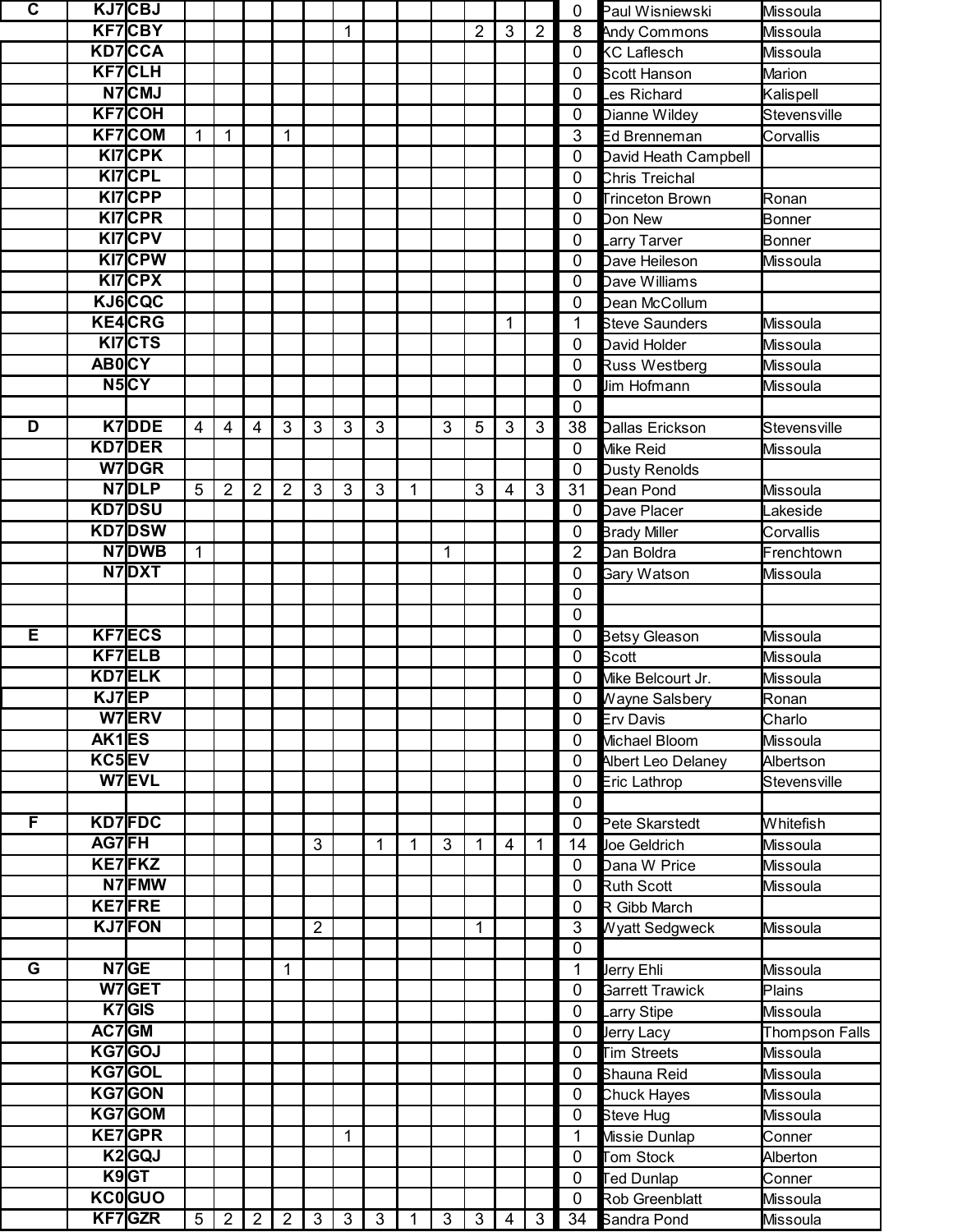| н |       | KD7HP         |              |                |                |                |                |                |                |                |   |                |                |                | 0              | <b>Billie Jean French</b> | Stevensville          |
|---|-------|---------------|--------------|----------------|----------------|----------------|----------------|----------------|----------------|----------------|---|----------------|----------------|----------------|----------------|---------------------------|-----------------------|
|   |       | <b>KF7HRI</b> |              |                |                |                |                |                |                |                |   |                |                |                | 0              | John Maranaccio           | Kalispell             |
|   |       | AD7HU         |              |                |                |                |                |                |                |                |   |                |                |                | 0              | <b>Ben Sharon</b>         | <b>Thompson Falls</b> |
|   |       | KJ7HUZ        |              |                |                |                |                |                | $\overline{2}$ |                |   |                |                |                | 2              | Matt Witzel               | Missoula              |
|   |       | KD7 HWV       |              |                |                |                |                |                |                |                |   |                |                |                | $\mathbf 0$    | <b>Jack Brooks</b>        | Stevensville          |
|   |       | KI7HVG        |              |                | 1              |                | 3              | $\overline{2}$ |                |                |   | $\mathbf{1}$   |                |                | 9              | Robert Grayson            | Stevensville          |
|   |       |               |              |                |                |                |                |                |                |                |   |                |                |                | $\overline{0}$ |                           |                       |
|   |       | KI7 IJP       | $\mathbf 1$  |                |                |                |                |                |                |                |   |                |                |                | 1              | Michael (Mike) Standon    | Columbia Falls        |
|   |       | KI7IJQ        |              |                |                |                |                |                |                |                |   |                |                |                | $\mathbf 0$    | Corey Kamarainen          | Ronan                 |
|   |       | <b>KC7ILD</b> | $\mathbf{1}$ |                |                |                | $\mathbf{1}$   |                |                |                |   |                |                |                | $\overline{2}$ | Joseph Larmi              | Missoula              |
|   |       | $K7$ IMZ      |              |                |                |                |                |                |                |                | 2 | $\overline{2}$ |                |                | 5              | Jerry Nelson              | Missoula              |
|   |       | W7 IPB        |              |                |                |                |                |                |                |                |   |                |                |                | $\mathbf 0$    | <b>Bob Williams</b>       | Lakeside              |
|   | KJ7IZ |               |              |                |                |                |                |                |                |                |   |                |                |                | 0              | Don Ross                  | Kalispell             |
|   |       |               |              |                |                |                |                |                |                |                |   |                |                |                | 0              |                           |                       |
|   |       |               |              |                |                |                |                |                |                |                |   |                |                |                | $\mathbf 0$    |                           |                       |
| J | KQ7J  |               |              |                |                |                |                |                |                |                |   |                |                |                | 0              | Wayne Hills               | Missoula              |
|   |       | K1JAL         |              |                |                |                |                |                |                |                |   |                |                |                | $\mathbf 0$    | Jason Lindsay             | Missoula              |
|   |       | K7JBB         |              |                |                |                |                |                |                |                |   |                |                |                | $\mathbf 0$    | John Barker               | <b>Victor</b>         |
|   |       | <b>KF7JCP</b> |              |                |                |                |                |                |                |                |   |                |                |                | $\mathbf 0$    | Andrew                    | Missoula              |
|   |       | N7JGS         | 5            | $\overline{4}$ | 4              | $\overline{4}$ | 1              | 1              | 5              | $\overline{4}$ | 4 | 5              | 4              | 4              | 45             | Jerri Shuey               | Missoula              |
|   |       | KC2JMN        |              |                |                |                |                |                |                |                |   |                |                |                | $\mathbf 0$    |                           |                       |
|   |       | <b>KC7JPE</b> |              |                |                |                |                |                |                |                |   |                |                |                | 0              | <b>Stuart Pickens</b>     | Missoula              |
|   |       | AF7JU         |              |                |                |                |                |                |                |                |   |                |                |                | $\mathbf 0$    | <b>Tyler Lankford</b>     | <b>Missoula</b>       |
|   |       | <b>KE7JUT</b> |              |                |                |                |                |                |                |                |   |                |                |                | 0              | Dan Bradford              | Missoula              |
|   |       | <b>WA7JLR</b> |              |                |                |                |                |                |                |                |   |                |                |                | $\mathbf 0$    |                           |                       |
|   |       |               |              |                |                |                |                |                |                |                |   |                |                |                | $\mathbf 0$    |                           |                       |
| Κ |       | <b>KF7KEE</b> |              |                |                |                |                |                |                |                |   |                |                |                | $\mathbf 0$    | Magie Lough               | Missoula              |
|   |       | KG7KGE        |              |                |                |                |                |                |                |                |   | $\mathbf{1}$   |                |                | 1              | Benjamin Louie Barnett    | Columbia Falls (S     |
|   |       | W1KGK         |              |                |                |                |                |                |                |                |   |                |                |                | $\mathbf 0$    | Kevin Kerr                | Missoula              |
|   |       | <b>KE7KNE</b> |              |                |                |                |                |                |                |                |   |                |                |                | $\mathbf{0}$   | <b>Russ Parrett</b>       | Columbia Falls        |
|   |       | N7KOA         |              |                | 1              | $\overline{2}$ | $\mathbf{1}$   |                |                |                |   | 3              | $\overline{2}$ | $\overline{2}$ | 12             | <b>Steve Marshall</b>     | <b>Missoula</b>       |
|   |       | K7KTR         |              |                |                |                |                |                |                |                |   |                |                |                | 0              | Keith Rodgers             | Dixon                 |
|   |       | <b>KE7KUA</b> |              |                |                |                |                |                |                |                |   |                |                |                | $\mathbf 0$    | Kelly Ferguson            | Columbia Falls        |
|   |       | K6KUS         |              |                |                |                |                |                |                |                |   |                |                |                | $\mathbf 0$    | arry Ellsworth            | Columbia Falls        |
|   |       | KI7KYM        |              |                |                |                | $\overline{2}$ |                |                |                |   |                |                |                | $\overline{2}$ | Randy Turner              | Stevensville          |
|   |       |               |              |                |                |                |                |                |                |                |   |                |                |                | $\mathbf 0$    |                           |                       |
| L |       | <b>KF7LCC</b> | $\mathbf 1$  |                |                |                |                |                |                |                |   |                |                |                | 1              | Mike Fell                 | Superior              |
|   |       | KI7LEX        | 3            |                | 3              | $\overline{2}$ |                |                |                |                |   |                |                |                | 9              | <b>Bill Campbell</b>      | Conner                |
|   |       | <b>KE7LGL</b> |              |                |                |                |                |                |                |                |   |                |                |                | $\mathbf 0$    | George Lund               | Kalispell             |
|   |       | <b>KE7LJE</b> |              |                |                |                |                |                |                |                |   |                |                |                | $\mathbf 0$    | Bryan Brown               | Charlo                |
|   |       | <b>KE7LJG</b> |              |                |                |                |                |                |                |                |   |                |                |                | $\mathbf 0$    | <b>Shawn Diehl</b>        | Frenchtown            |
|   |       | KE7LJH        |              |                |                |                |                |                |                |                |   |                |                |                | 0              | <b>Brian Gillespie</b>    | Frenchtown            |
|   |       | KE7LJK        |              |                |                |                |                |                |                |                |   |                |                |                | $\mathbf 0$    | Alan Rouckhorst           | Missoula              |
|   |       | K6LLY         |              |                |                |                |                |                |                |                |   |                |                |                | 0              | Kelly Foster              | <b>Missoula</b>       |
|   |       | KI7LMV        |              | 1              | $\overline{2}$ |                | $\overline{2}$ |                |                |                |   |                |                |                | 5              | <b>Bryce Rowe</b>         | Missoula              |
|   |       | <b>KE7LRG</b> |              |                |                |                |                |                |                |                |   |                |                |                | $\mathbf 0$    | Garth Stevenson           | Stevensville          |
|   |       | N7LT          |              |                |                |                |                |                | 1              |                |   |                |                |                | 1              | vndel Thiesen             | Kalispell             |
|   |       | AD7LW         |              |                |                |                |                |                |                |                |   |                |                |                | $\mathbf 0$    | arry Manning              | Frenchtown            |
|   |       | KE7LZF        |              |                |                |                |                |                |                |                |   |                |                |                | $\mathbf 0$    | Paul Wadsworth            | St. Ignatius          |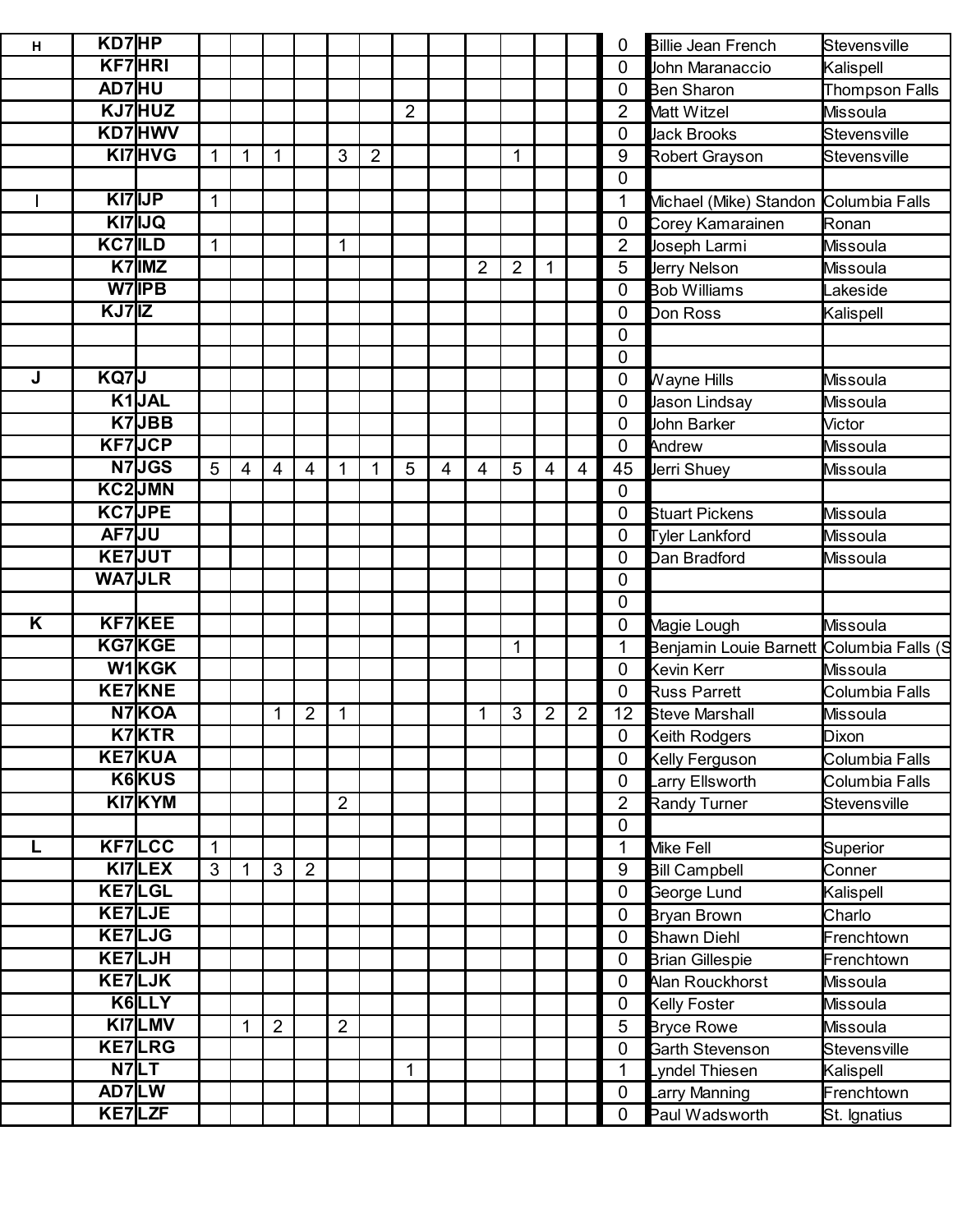| M            |                    | N7MAN         |                |                |                |                |                |                |              |                |                |                |                |   | 0                | <b>Bryan Rafferty</b> | <b>Missoula</b>   |
|--------------|--------------------|---------------|----------------|----------------|----------------|----------------|----------------|----------------|--------------|----------------|----------------|----------------|----------------|---|------------------|-----------------------|-------------------|
|              |                    | <b>K7MEA</b>  |                |                |                |                |                |                |              |                |                |                |                |   | $\mathbf 0$      | Keith S Ball          | Hauser, ID        |
|              |                    | K8MEU         |                |                |                |                |                |                |              |                |                |                |                |   | $\mathbf 0$      | Uoe Mata              | Huson             |
|              | <b>AE7MH</b>       |               |                |                |                |                |                |                |              |                |                |                |                |   | 0                | Mike Henry            |                   |
|              | <b>KE7MH</b>       |               |                |                |                |                |                |                |              |                |                |                |                |   | 0                | Chris Hart            | <b>Missoula</b>   |
|              |                    | <b>KA7MHP</b> |                |                |                |                |                |                |              |                |                |                |                |   | 0                | Dale Osborne          | Billings          |
|              |                    | <b>KC7MRQ</b> |                |                |                |                |                |                |              |                |                |                |                |   | 0                | Cory Badgley          | Ronan             |
|              |                    | <b>K7MSO</b>  |                |                |                |                | 1              | 1              | $\mathbf{1}$ | 1              | $\mathbf 1$    | $\mathbf 1$    | $\mathbf 1$    |   | $\overline{7}$   | Mike Leary            | <b>Missoula</b>   |
|              | WA7MT              |               |                |                |                |                |                |                |              |                |                |                |                |   | 0                | John T. Nixon         |                   |
|              |                    | <b>K7MTD</b>  | 5              | 3              | 4              | 3              | $\overline{4}$ | 3              | 3            | 4              | 3              | 5              | $\overline{2}$ |   | 39               | David Herzberg        | Missoula          |
|              |                    | K7MTJ         |                |                |                |                |                |                |              |                |                |                |                |   | $\mathbf 0$      | Jack Piippo           | Seeley Lake       |
|              |                    | N7MWM         |                |                |                |                |                |                |              |                |                |                |                |   | $\mathbf 0$      | Jack Randolph         | Potomac           |
|              |                    |               |                |                |                |                |                |                |              |                |                |                |                |   | $\mathbf 0$      |                       |                   |
| N            |                    | N7NHS         |                |                |                |                |                |                |              |                |                |                |                |   | 0                | <b>Maurice Austin</b> | <b>Missoula</b>   |
|              |                    | <b>KE7NJK</b> |                |                |                |                |                |                |              |                |                |                |                |   | $\mathbf 0$      | Lawrence Brooker      | Missoula (Victor) |
|              | <b>KJ7NL</b>       |               |                |                |                |                |                |                |              |                |                |                |                |   | $\mathbf 0$      | Walter Bradford       | Missoula          |
|              |                    | <b>KE7NSX</b> |                |                |                |                |                |                |              |                |                |                |                |   | $\mathbf 0$      | <b>Scott B Freah</b>  | Marion/KAL        |
|              | AE7NW              |               |                |                |                |                |                |                |              |                |                |                |                |   | $\mathbf 0$      | Norman Wade           |                   |
|              |                    | <b>KG7NXN</b> |                |                |                |                |                |                |              |                |                |                |                |   | $\mathbf 0$      | Megan Hubbell         | Missoula          |
|              |                    | <b>KC7NYE</b> |                |                | 1              |                |                |                |              |                |                |                |                |   | 1                | James Olson           | <b>Missoula</b>   |
|              |                    |               |                |                |                |                |                |                |              |                |                |                |                |   | $\overline{0}$   |                       |                   |
| $\mathbf O$  | AE7OD              |               |                |                |                |                |                |                |              |                |                |                |                |   | 0                | Jeff (Merrill Cherry) | Corvallis         |
|              |                    | WB7OSG        |                |                |                |                |                |                |              |                | 1              | $\overline{2}$ |                |   | 3                | John Rittenmayer      | Missoula          |
|              | KH <sub>6</sub> OZ |               |                |                |                |                |                |                |              |                |                |                |                |   | $\mathbf 0$      | George Baxter         | St. Ignatius      |
|              |                    |               |                |                |                |                |                |                |              |                |                |                |                |   | $\overline{0}$   |                       |                   |
| P            |                    | <b>W7PAQ</b>  |                |                |                |                |                |                |              |                |                |                |                |   | $\mathbf 0$      | Frank Kisselbach      | Missoula          |
|              |                    | <b>N7PAS</b>  | 5              | $\overline{4}$ | 4              | $\overline{4}$ | 1              | $\mathbf{1}$   | 5            | 4              | $\overline{4}$ | 5              | $\overline{4}$ | 4 | 45               | Paul Shuey            | Missoula          |
|              |                    | <b>KE7PEH</b> |                |                |                |                |                |                |              |                |                |                |                |   | $\mathbf 0$      | Patricia Joubert      | <b>Missoula</b>   |
|              | <b>KE7PEI</b>      |               |                |                |                |                |                |                |              |                |                |                |                |   | 0                | Mark Skeels           | <b>Missoula</b>   |
|              | KJ7PM              |               |                |                |                |                |                |                |              |                |                |                |                |   | $\mathbf 0$      | Tom Flink             | Stevensville      |
|              |                    | <b>N7PMS</b>  |                |                |                |                |                |                |              |                |                |                |                | 3 | 3                | Vlike Standon         | Columbia Falls    |
|              |                    | KD7POZ        |                |                |                |                |                |                |              |                |                |                |                |   | 0                | Ken Hughes            |                   |
|              |                    | N7PPP         |                |                |                |                |                |                |              |                |                |                |                |   | $\mathbf 0$      | Dan McCoy             | Missoula          |
|              |                    | <b>KB7PSJ</b> |                |                |                |                |                |                |              |                |                |                |                |   | $\mathbf 0$      | <b>Richard Liles</b>  | Deer Lodge        |
|              | <b>KD0PUI</b>      |               | $\overline{2}$ | $\mathbf 1$    | $\overline{2}$ |                | 1              |                |              | $\overline{2}$ |                | 1              | $\mathbf{1}$   |   | 10               | James (Jim) B French  | <b>Whitefish</b>  |
|              |                    |               |                |                |                |                |                |                |              |                |                |                |                |   | $\mathbf 0$      |                       |                   |
| Q            |                    | $K7$ QA       |                |                |                |                |                |                |              |                |                |                |                |   | $\mathbf 0$      | Tom Mc Ginley         | <b>Missoula</b>   |
|              |                    | KJ7QA         |                |                |                |                |                |                |              |                |                |                |                |   | $\mathbf 0$      | Richard Lindeman      | Columbia Falls    |
|              |                    |               |                |                |                |                |                |                |              |                |                |                |                |   |                  |                       |                   |
|              | KT7QA              |               |                |                |                |                |                |                |              |                |                |                |                |   | 0                | <b>Glen Meacham</b>   | <b>Missoula</b>   |
|              |                    | <b>KF7QEC</b> |                |                |                |                |                |                |              |                |                |                |                |   | $\mathbf 0$      | Conner MacLeod        | <b>Missoula</b>   |
|              |                    | K7QNZ         | $\overline{2}$ | $\mathbf 1$    | $\overline{2}$ | $\overline{4}$ | 5              | $\overline{4}$ | 5            |                | 3              | 4              | $\overline{4}$ | 4 | 39               | Rich Kingdon          | Missoula          |
|              | KB7QQ              |               | $\overline{2}$ |                |                |                |                |                |              |                |                |                |                |   | $\overline{2}$   | Jerry Reynolds        | Lolo              |
|              |                    | <b>KF7QYV</b> |                |                |                |                |                |                |              |                |                |                |                |   | $\overline{0}$   | Craig Messerman       | Missoula          |
|              |                    |               |                |                |                |                |                |                |              |                |                |                |                |   | $\mathbf 0$      |                       |                   |
| $\mathsf{R}$ |                    | <b>KC7RBC</b> |                |                |                |                |                |                |              |                |                |                |                |   | $\mathbf 0$      | Jacqulyn Harrington   | Missoula          |
|              | <b>KLORN</b>       |               |                |                |                |                |                |                |              |                |                |                |                |   | 0                | Cody Moore            | Missoula          |
|              |                    | AF7RQ         | $\overline{2}$ |                | $\mathbf{1}$   |                |                |                |              |                |                |                |                |   | $\overline{3}$   | Bryce Nordgren        | Alberton          |
|              |                    | <b>KD7RQQ</b> | $\mathbf{1}$   |                |                |                |                |                |              |                |                |                |                |   | 1<br>$\mathbf 0$ | Rudi Mauldin          | Seeley Lake       |